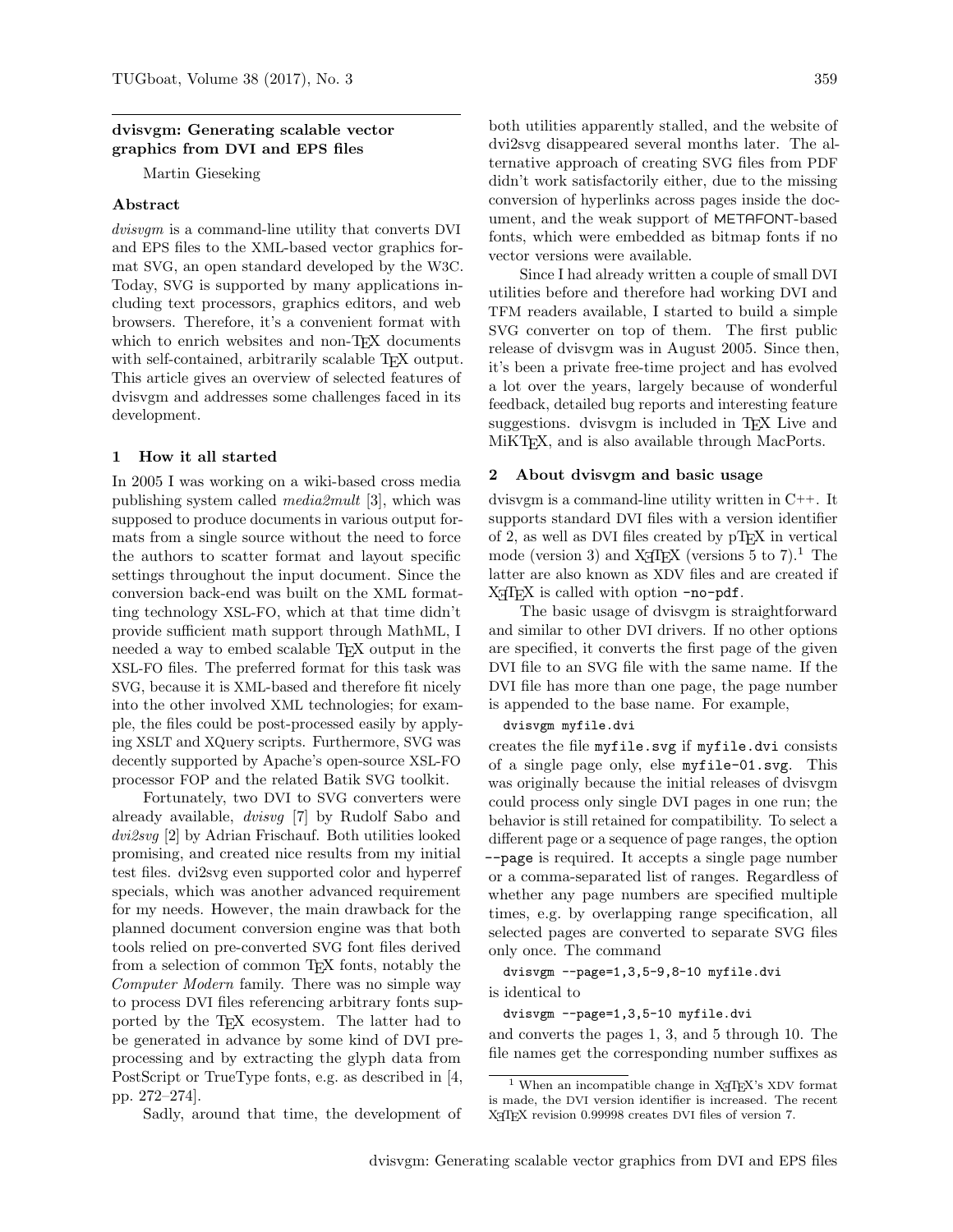| $--$ output= $\langle pattern \rangle$           | SVG file name of page 1 |
|--------------------------------------------------|-------------------------|
| %f                                               | myfile.svg              |
| $\sqrt[6]{t} - \sqrt[6]{p}$                      | myfile-01.svg           |
| newfile-%p                                       | newfile-01.svg          |
| $\sqrt[6]{5} - \sqrt[6]{4}p - of - \sqrt[6]{8}P$ | myfile-0001-of-20.svg   |
| $\sqrt[6]{5} - \sqrt[6]{4} (p-1)$                | myfile-0000.svg         |
| $\sqrt[6]{2}f - \sqrt[6]{(P-p+1)}$               | myfile-20.svg           |
| $/%f/svg/\%3p$                                   | /myfile/svg/001.svg     |

<span id="page-1-0"></span>Table 1: Effect of several output patterns applied to myfile.dvi consisting of 20 pages.

above. It's also possible to give open page ranges by omitting the start or end number:

dvisvgm --page=-5,10-

converts all pages from the beginning up to page 5, as well as page 10 and all following ones. Regardless of the number of pages converted, dvisvgm always prescans the entire DVI file in advance to collect global data, like font definitions, PostScript headers and hyperlink targets. In this way it is possible to convert selected pages correctly even if required information is located on excluded pages.

In order to change the names of the generated SVG files, --output can be used. It supports patterns containing the placeholders %f, %p, and %P which expand to the base name of the DVI file, the current physical page number, and the total number of pages in the DVI file, respectively. The command

# dvisvgm --output=%f-%p-%P myfile

converts the first page of myfile.dvi to the SVG file myfile-01-20.svg, given that the DVI file contains 20 pages. The number of digits used for %p is adapted to that of %P but can be explicitly determined by a prepended number, e.g., %4p. Table [1](#page-1-0) shows some further examples of specifying the naming scheme of the generated files. More details can be found in the dvisvgm manual page.[2](#page-1-1)

Because of the lengthy text-based nature of XML documents, SVG files tend to be bigger than other vector graphics formats. To reduce the file size, the SVG standard specifies gzip- and deflate-compressed SVG files which normally use the extension .svgz. To create compressed files on the fly during a DVI conversion, the option --zip is available.

# 3 Font support

In contrast to PostScript and PDF, DVI provides no means to embed fonts into the file. Fonts are specified merely through their name, size, and a couple of additional parameters allowing the DVI driver to retrieve further data from the user's T<sub>E</sub>X environ-

ment. While this approach keeps DVI files compact, it also reduces their cross-platform portability and delegates significant processing to the driver. On the other hand, the requirement for a working TEX system enables full access to all font data, including those usually not embedded into PDF files. This is especially important regarding METAFONT-based fonts not available in other formats.

Since I was confronted with a wide variety of documents using a wide variety of fonts, it was important to provide dvisvgm with comprehensive font support including virtual fonts, various font encodings, CMaps, sub-font definitions, font maps, handling of glyph names and Japanese fonts which often use an extended TFM format called JFM. The proper mapping of PostScript character names, as used in Type 1 fonts, to corresponding Unicode points, required the inclusion of the Adobe Glyph List (AGL).[3](#page-1-2)

Furthermore, the generated SVG files needed to be compatible with XSL-FO converters and SVG renderers, like web browsers. It turned out that each type of applications evidently focused on different aspects of the SVG standard, as some elements are not evaluated completely, leading to incorrect or incomplete visual results. To work around this, I added command-line options to alter the representation of glyphs and other graphic components in the generated SVG files as needed. The following sections cover some of the challenges involved in this area.

# 3.1 Vectorization of bitmap fonts

Today, many popular fonts used in  $(E)$ T<sub>E</sub>X documents are available in OpenType, TrueType or Post-Script Type 1 format, greatly simplifying their conversion to SVG as they are already vectorized. This also includes many fonts originally developed with METAFONT, such as the beautiful Old German decorative initials by Yannis Haralambous. However, during the first releases of dvisvgm, I regularly stumbled over documents that could not be converted completely because they relied on fonts only available as METAFONT source. Some of these were designed by the document authors to provide special characters or little drawings.

The problem is that although METAFONT allows detailed, high-level vectorial descriptions of glyphs, it doesn't create vector but bitmap output, in the form of GF (Generic Font) files. While it's possible to utilize bitmap fonts with SVG, the results are not satisfying, and this approach would not meet our objectives. Thus, it was necessary to find a way to

<span id="page-1-1"></span> $^{2}$  <dvisvgm.sf.net/Manpage#specials>

<span id="page-1-2"></span><sup>3</sup> <github.com/adobe-type-tools/agl-specification>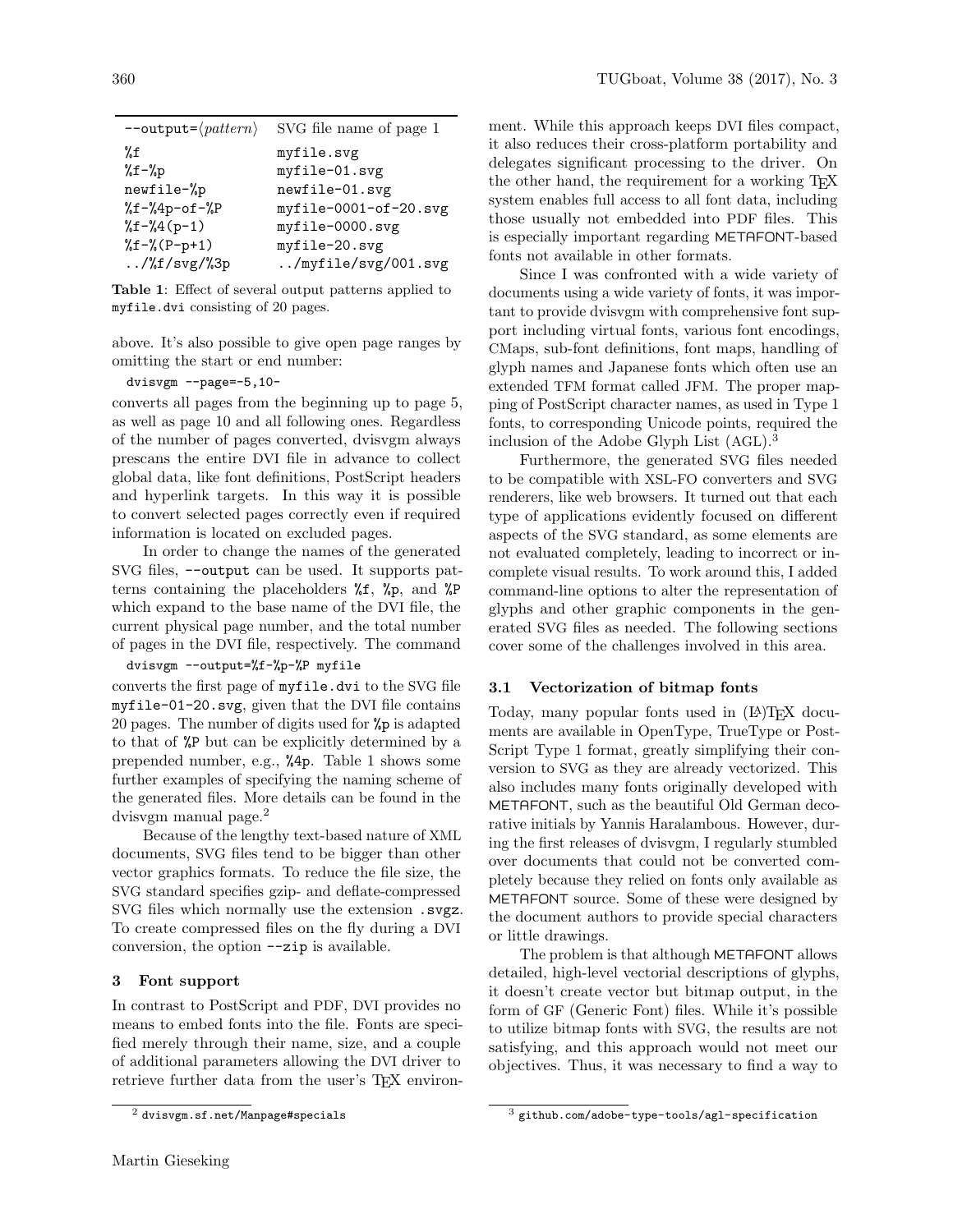

<span id="page-2-0"></span>Figure 1: The Schwabacher "round s" extracted from GF font yswab.600gf (600 ppi) and the vectorization of the same glyph based on yswab.2400gf. It's composed of three closed oriented paths, with enclosed regions filled according to the non-zero rule, i.e. areas with a winding number  $\neq 0$  are considered "inside".

vectorize the GF fonts during a DVI to SVG conversion without the need to perform this task separately in advance. Fortunately, there were already some open-source tracers available that could be incorporated into dvisvgm to do the hard work. Especially, the free potrace library [\[8\]](#page-9-4) by Peter Selinger produces amazing results from monochromatic bitmaps, like the glyphs of GF fonts (see figure [1\)](#page-2-0).

To avoid unintentional distortions of the generated paths, a high-resolution bitmap of the glyph is required. By default, dvisvgm calls METAFONT to create a GF font with a resolution of 2400 pixels per inch, which turned out to be a suitable choice, and runs potrace on the needed glyphs afterwards. The computed vector descriptions are then converted to SVG glyph or path elements and inserted into the SVG document tree. Furthermore, dvisvgm stores the vector data in a font cache located in the user's home directory to avoid repeated vectorizations of the same glyphs. When subsequently converting the same DVI file again, the glyph outlines are read from the cache, drastically increasing processing speed. Information on the data currently stored in the cache can be retrieved with the option --cache.

By default, dvisvgm vectorizes only the glyphs actually used on the processed DVI pages. Hence, only these are added to the cache. If the document is modified so that further, currently uncached glyphs are required, METAFONT and the vectorizer are run again to create the missing data. If desired, it's also possible to vectorize the entire GF font at once so that all its glyphs are cached instantly, with the option --trace-all.

While the automatic vectorization of GF fonts works pretty well, the results can't beat the manually

optimized glyphs provided by native vector fonts. Thus, it has been implemented as a fallback routine only triggered if no vector version of a required font is available in the user's TEX environment.

#### <span id="page-2-1"></span>3.2 Font elements vs. graphics paths

The initial release of dvisvgm was designed to embed font data only in terms of SVG font, font-face, and glyph elements, as the SVG standard provided them for this very purpose. Once defined, the glyphs can be referenced by selecting the font and using the corresponding UTF-8-encoded characters inside a text element, as shown in the following SVG excerpt. Due to the elaborate nature of the XML syntax, only a single, relatively short glyph element defining a period is shown here, abridged:

```
<font id="yswab" horiz-adv-x="0">
  <font-face ascent="751" descent="249"
   font-family="yswab" units-per-em="1000"/>
  ...
  <glyph d="m149 151l-59 -59c-7 -7 -15 -14 -20
    -23l5 -8l74 -74h1l59 59c7 7 15 14 20 23l-5
   8l-75 74z" glyph-name="period" unicode="."
   horiz-adv-x="306" vert-adv-y="306"/>
  ...
</font>
...
```

```
<text font-family="yswab" font-size="14.35"
 x="50" y="100">Hello.</text>
```
The advantage of this method is that the SVG file contains both the textual information and the appearance of the characters. This enables SVG viewers to provide features such as text search and copying, which works nicely with Apache's Squiggle viewer, for example. Conversion tools, like the XSL-FO processor FOP, are written to maintain the text properties and can propagate them to other file formats. On the other hand, the big disadvantage is that few SVG renderers actually support font elements. In particular, all popular web browsers come with partial SVG support— and none of them evaluate fonts defined as shown above. Therefore, the displayed text is selectable and searchable but very likely does not look as expected (see figure [2\)](#page-3-0). As stated by Daan Leijen [\[6\]](#page-9-5), this is an irritating problem for applications like his authoring system Madoko, which would like to embed math formulas in terms of SVG files into HTML documents.

A workaround for this issue is to forgo font and character information and to convert the glyphs to plain graphic objects in the form of path elements. These are correctly processed by all SVG renderers and lead to the desired visual results. If dvisvgm is called with the option --no-fonts, the above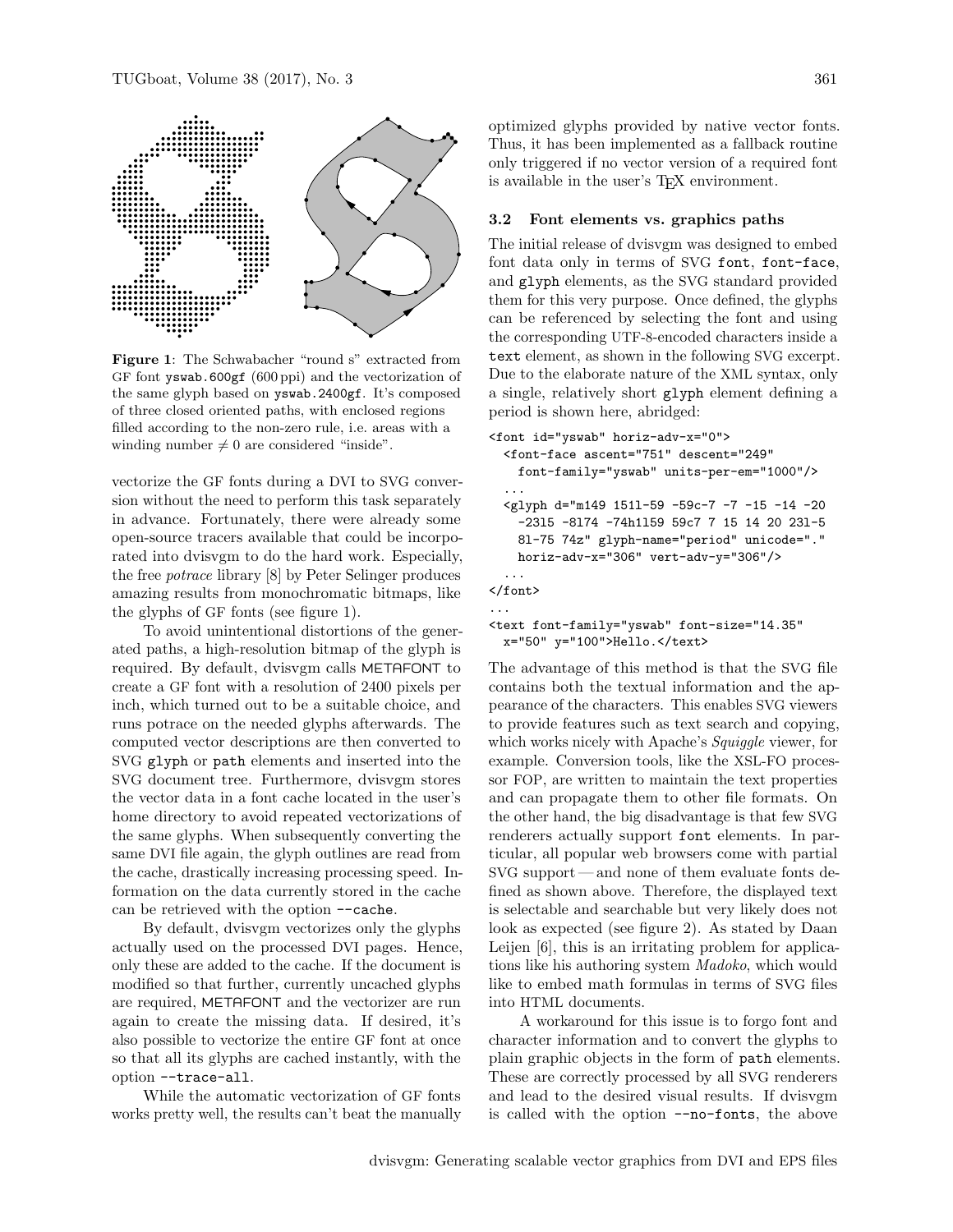

<span id="page-3-0"></span>Figure 2: Screenshots of two SVG files opened in Firefox. Both were generated from the same DVI file. The left image uses font, the right path elements.

example is transformed to the following sequence of SVG elements:

<defs>

```
...
  <path d="m2.14 -2.17l-0.85 0.85c-0.1 0.1
    -0.22 0.2 -0.29 0.33l0.07 0.11l1.06 1.06
   h0.01l0.85 -0.85c0.1 -0.1 0.22 -0.2 0.29
    -0.33l-0.07 -0.1l-1.08 -1.06z" id="g2-46"/>
  ...
</defs>
...
<use x="50" y="100" xlink:href="#g2-72"/>
```

```
<use x="59.8" y="100" xlink:href="#g2-101"/>
<use x="64.3" y="100" xlink:href="#g2-108"/>
<use x="70.5" y="100" xlink:href="#g2-108"/>
<use x="71.1" y="100" xlink:href="#g2-111"/>
<use x="77.8" y="100" xlink:href="#g2-46"/>
```

```
Based on font parameters like the partition of the
em square and the font size, all glyph descriptions
are now condensed to isolated graphics path objects
tagged with a unique identifier. The latter is uti-
lized to reference the object through use elements
in order to place instances of it at the appropriate
positions. Although the resulting SVG files no longer
contain textual information, the visual outcome is
indistinguishable from the correctly rendered font
data, while simultaneously maintaining high porta-
bility across SVG renderers.
```
# 3.3 Generating WOFF fonts

Although the conversion of glyphs to graphics paths leads to satisfying visual results, the lack of access to the text is a considerable disadvantage. Fortunately, all main web browsers come with full-featured support of WOFF, WOFF2, and TrueType fonts. The CSS rule @font-face allows linking the name of a font family with a font file, which may be either referenced by its name, or completely embedded into the CSS code in terms of base64-encoded data.

As of version 2, dvisvgm provides the option --font-format to select between several different formats. Currently, it accepts the arguments woff, woff2, ttf, and (the default) svg. Similar to the

treatment of SVG fonts, all data of the newly supported font formats is embedded into the SVG files in order to maximize portability. The alternative approach, to reference local font files already present on the user's system, would clearly significantly decrease the size of the generated files, but is avoided at present due to a couple of drawbacks. Especially, the fact that SVG relies on Unicode tables provided by the font files which don't necessarily have to cover all glyphs present in the font is a problem. If the Unicode table doesn't define a mapping for a certain glyph, it is inaccessible from the SVG document. This turns out to be the case for many displaystyle math operators or character variants defined by several fonts, like the XITS math font, for example. Thus, dvisvgm derives a new font from the original one and assigns random code points in the Unicode Private Use Area to the "hidden" glyphs. The resulting file is then embedded into the corresponding SVG file. For a future version, it might be a nice feature to create external font files containing all glyphs required for the entire DVI document and then reference them inside the various SVG files.

### <span id="page-3-1"></span>4 Bounding boxes

In contrast to DVI converters like *dvips* or  $divipdfm(x)$ which are usually utilized to create self-contained final documents, the main application scenario of dvisvgm is to generate graphics files to be embedded into other documents, like web sites, EPUB or XSL-FO files. A typical example is the alignment of mathematical formulas typeset by TEX with the text of an HTML page. Therefore, the generated SVG graphics normally should get a minimal bounding rectangle that tightly encloses all visible parts without surrounding space so that the spacing and positioning of the graphics can be easily controlled inside the main document. Additional static margins present in the SVG file would make this more difficult. For this reason, dvisvgm computes tight bounding boxes for all converted pages. If a different bounding box is needed, though, the option --bbox can be used to add additional space around graphics (e.g. --bbox=5pt), to set an arbitrary box by specifying the coordinates of two diagonal corners, or to assign a common paper format, e.g. A4 or letter (e.g. --bbox=letter).

# 4.1 Tight text boxes

In order to compute tight bounding boxes, the converter requires information on the extents of each glyph present on the current page. The easiest way to get them is either to read the corresponding values directly from the font file or to use the width, height,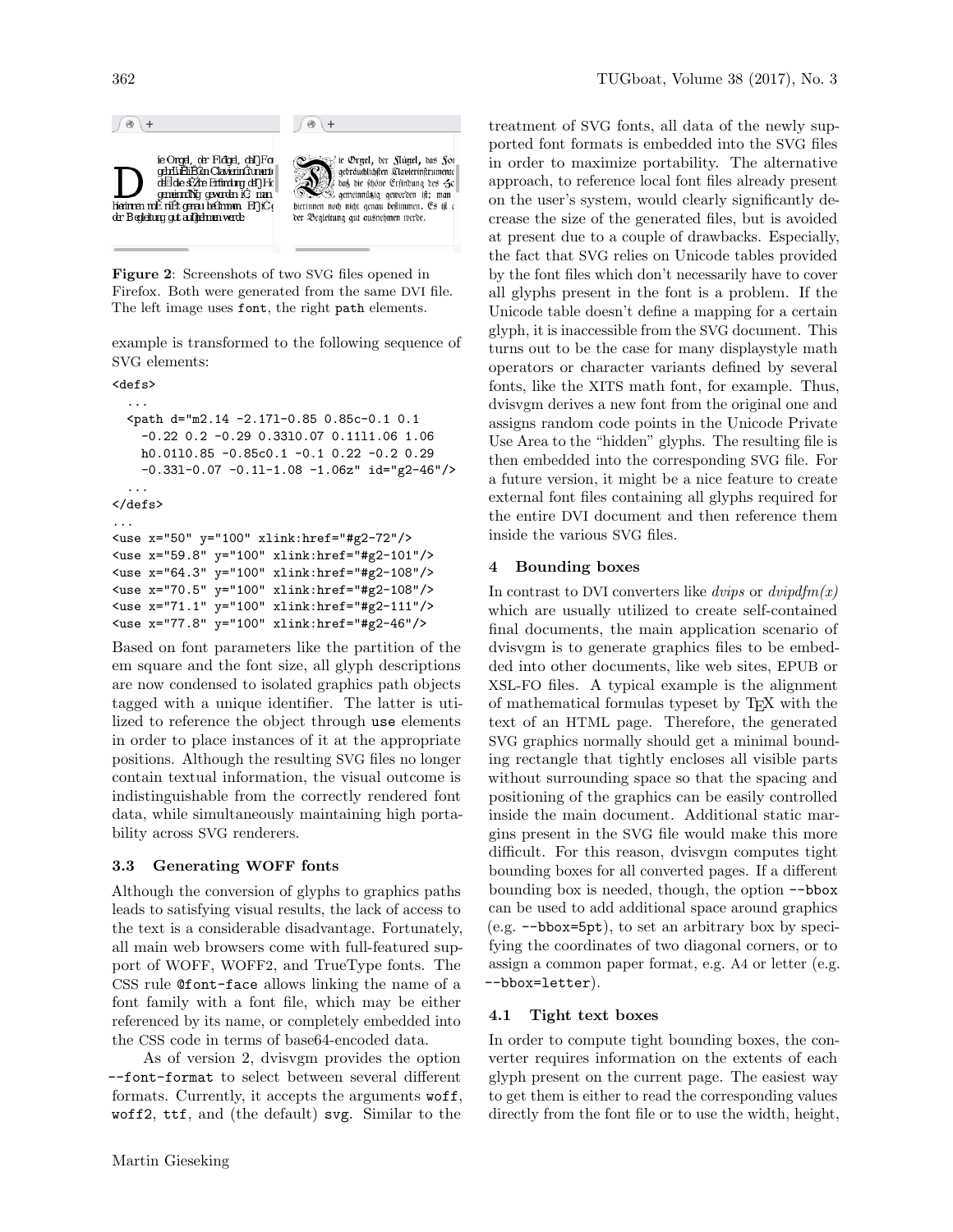and depth values stored in a font's TFM (TEX Font Metrics) file. dvisvgm always prefers the latter if possible, because the TFM data tends to be more precise and usually leads to better results. This approach isn't perfect either, though. TFM files are primarily designed to provide TEX's algorithms with the font metrics needed to determine the optimal character positions of the processed document. The actual shapes of the characters don't matter for these computations and are in fact never seen by TEX. Furthermore, the character boxes defined by the width, height, and depth values don't have to enclose the characters' glyphs tightly. The boxes are especially allowed to be smaller so that parts of the glyphs can exceed their box as the top and bottom areas of the letter in the following example:



Obviously, this box is also somewhat wider than the enclosed glyph. Depending on the amount of divergence, the computation of the global SVG bounding box based on these values may eventually lead to visibly cropped characters and/or unwanted space at the borders of the generated graphics. That's why dvisvgm's option --exact was implemented some time ago. It tells the converter to trace the outlines of each glyph present on the page and to calculate their exact bounds. The path descriptions required for this task are taken from one of the available vector font files or, as a fallback, from the results of the above mentioned vectorization of METAFONT's bitmap output. While slightly more time-consuming, this approach works pretty well and helps to avoid the described text-related bounding box issues.

### 4.2 Aligning baselines

Another common problem that needs attention when embedding graphical LATEX snippets in e.g. HTML documents is the alignment of the baselines. Since the total height of the generated graphics comprises the height and depth of the shown text, the graphics must be shifted down by the depth value in order to properly line up with the surrounding HTML text. The vertical position can be changed with CSS property vertical-align, but how do we get the

required depth values? Unfortunately, plain DVI files don't provide any high-level information such as typographic data. They essentially contain only the positions of single characters and rules. Thus, it's not easily possible to extract the baseline position in a reliable way.[4](#page-4-0) Especially, two-dimensional math formulas with characters at several vertical positions, as shown in the figure below, are difficult to analyze at the DVI level without further assistance from TFX.



One helpful tool to work around this limitation is the preview package by David Kastrup. Particularly, its package option tightpage [\[5,](#page-9-6) p. 4] enriches the DVI file with additional data regarding height and depth which allows computing the vertical coordinate of the baseline. dvisvgm uses this information to calculate height and depth of the previously determined tight bounding box, which usually differs from the box extents provided by the preview data due to further preview settings, such as the length \PreviewBorder. The resulting box values are printed to the console and can be read by third-party applications afterwards to adjust the embedded SVG graphics accordingly. This happens automatically without the need to request this information explicitly. For instance, the conversion of the unscaled above formula typeset in 10 pt size leads to the following additional output:

width=39.02pt, height=10.43pt, depth=4.28pt, where the unit pt denotes T<sub>EX</sub> points  $(72.27 \text{ pt} =$ 1 in). If dvisvgm should apply the original, unmodified tightpage extents present in the DVI file, the command-line option --bbox=preview can be specified. Of course, the length values reported to the console then change appropriately as well.

It's important to consider that the extraction of the tightpage data requires a dvisvgm binary with enabled PostScript support (see section [6\)](#page-6-0) because the preview package adds the box extents in terms of PostScript specials to the DVI file. If PostScript support is disabled for some reason, dvisvgm prints a

<span id="page-4-0"></span><sup>4</sup> There are some tricks to detect line breaks and the probable locations of the new starting baselines. One approach is to check the height of the DVI stack every time the virtual DVI cursor is moved by a positional operation. If the stack height underruns a certain threshold, a line break most likely occurred. While this technique works well for splitting hyperlink markings for example, it doesn't work reliably enough to derive the true baseline positions.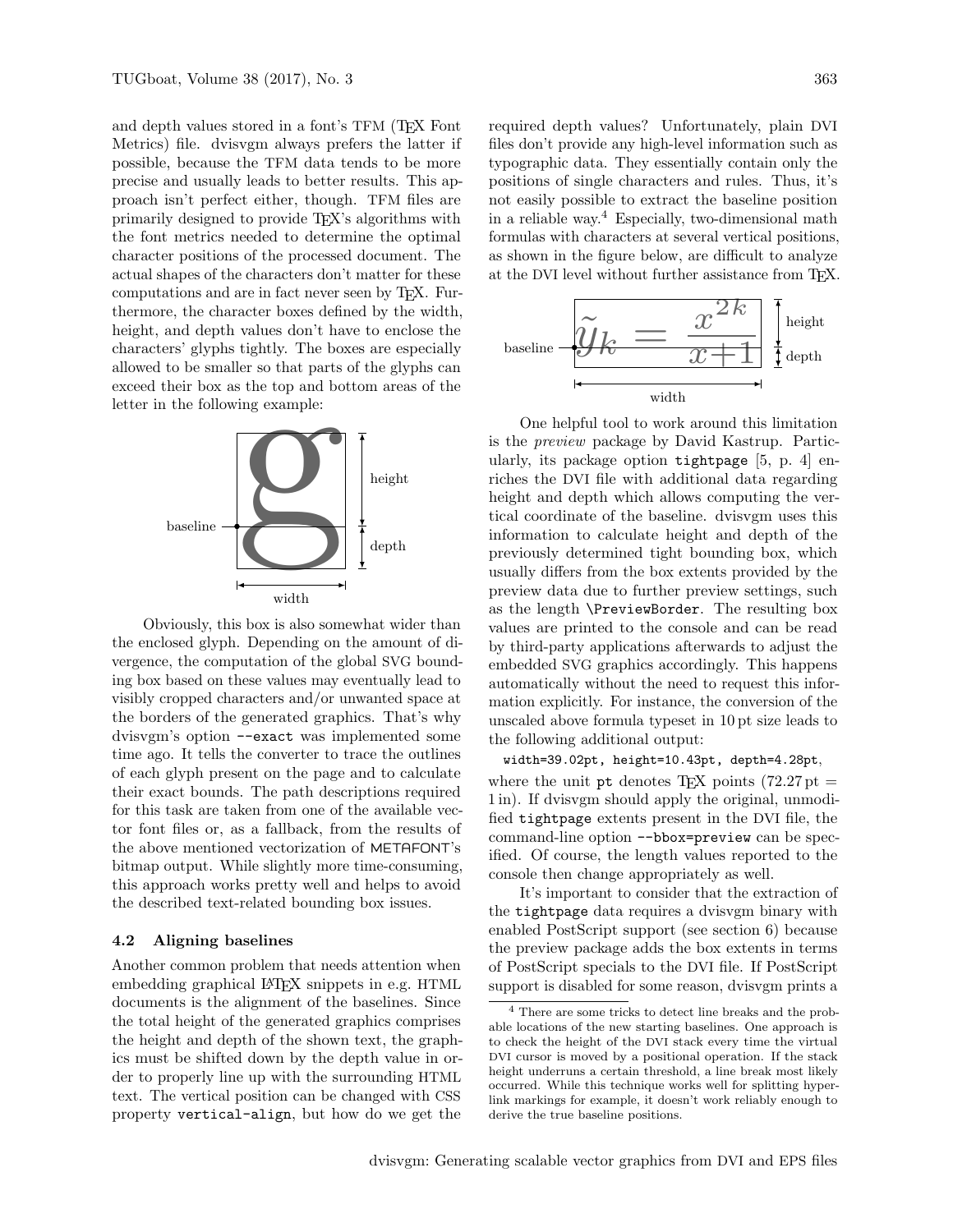corresponding warning message and silently ignores the preview information and behaves as if no preview data were present.

A limitation of the current baseline computation is the restriction to unrotated single-line graphics. Graphics showing multiple lines of text are usually difficult to align with surrounding text and need special treatment not presently covered. The depth of such graphics is currently set to the depth of the lowest line, whereas everything above extends into the height part of the box.

#### 4.3 papersize specials

Another way to define the size of the bounding rectangle is to add papersize specials to the TEX file, e.g. \special{papersize=5cm,2.5cm}, where the two comma-separated lengths denote width and height of the page. Since it's not very practical to manually enrich the documents with these commands, a couple of packages like standalone are available that compute the extents according to the page content and insert the specials transparently. Once present in the DVI file, dvisvgm can be told to evaluate the papersize specials and to apply the given extents as bounding box to the generated SVG files. Due to compatibility reasons with previous releases, this doesn't happen automatically but must be enabled with the option --bbox=papersize.

While the meaning of the papersize special itself is almost unambiguous and documented in the dvips manual, the semantics of multiple instances of the special present on the same page is not explicitly specified. Indeed, as recently discussed on the T<sub>E</sub>X Live mailing list, different DVI processors handle sequences of these specials differently. For example, dvips used to pick the first one on the page and ignore the rest, whereas dvipdfmx and others apply the last one — which, unsurprisingly, leads to different results. Since several popular packages, notably hyperref and geometry, insert papersize specials, it's likely that DVI pages often contain more than one and the user might stumble over this inconsistency at times. As of version 5.997 (2017), dvips got the new option -L to tweak this behavior. By default, it now also uses the last special, corresponding to -L1, whereas -L0 restores the old behavior. dvisvgm's papersize support became available only after this unification effort and could therefore respect the preferred semantics without breaking previous behavior. So, it also always uses the last special present on a DVI page.

A further property of papersize specials is their global scope. Once applied, the size settings affect not only the current but also all subsequent pages until another papersize is seen. Thus, if all pages should have the same size, it's sufficient to specify the special only once at the beginning of the document.

## 5 Evaluation of specials

Although DVI is a very compact binary format to describe the visual layout of a typeset document, it is rather limited regarding the types of objects that can be placed on a page — only characters and solid rectangles are supported natively. Color, rotated text, graphics, hyperlinks and other features to enrich the documents are not covered by the format specification. To handle this, the DVI standard provides an operation called  $xxx$  which corresponds to  $T_F X$ 's  $\searrow$ ial command. It has no inherent semantics but merely holds the expanded, usually textual, argument of a \special command passed from the TEX document to the DVI file. Since it also doesn't affect the state of the DVI engine, each DVI driver is allowed to decide whether to evaluate any of the xxx operations or to ignore them altogether. Based on this mechanism, authors of LATEX packages and DVI processors can specify various special commands with defined syntax and semantics to enhance the capabilities of plain DVI documents, as already seen in the previous section about papersize specials.

Over the decades of TEX use, many sets of specials have been introduced. Some are well established and used by various packages. These include, among others, the color, hyperref, and PostScript specials. The recent version of dvisvgm supports these, as well as PDF font map specials, tpic specials, and the line drawing statements of the emT<sub>E</sub>X specials. To check the availability of a certain special handler in the current version of dvisvgm, the option --list-specials can be used. It prints a short summary of the supported special sets. It's also possible to ignore some or all specials during a DVI conversion with option  $\text{-no-specials}$ ; this accepts an optional list of comma-separated handler names, which are identical to those listed by --list-specials, in order to disable only selected specials. For example, --no-specials=color,html disables the processing of all color and hyperref specials.

While a detailed description of all supported special commands is beyond the scope of this article, the following sections give some brief information on the hyperref and dvisvgm specials which might be helpful to know. Aspects of the PostScript handler are addressed in the subsequent section [6.](#page-6-0)

### 5.1 hyperref specials

The hyperref package provides commands to add hyperlinks to a LAT<sub>EX</sub> document. Depending on the selected driver, it produces code for dvips, dvipdfmx,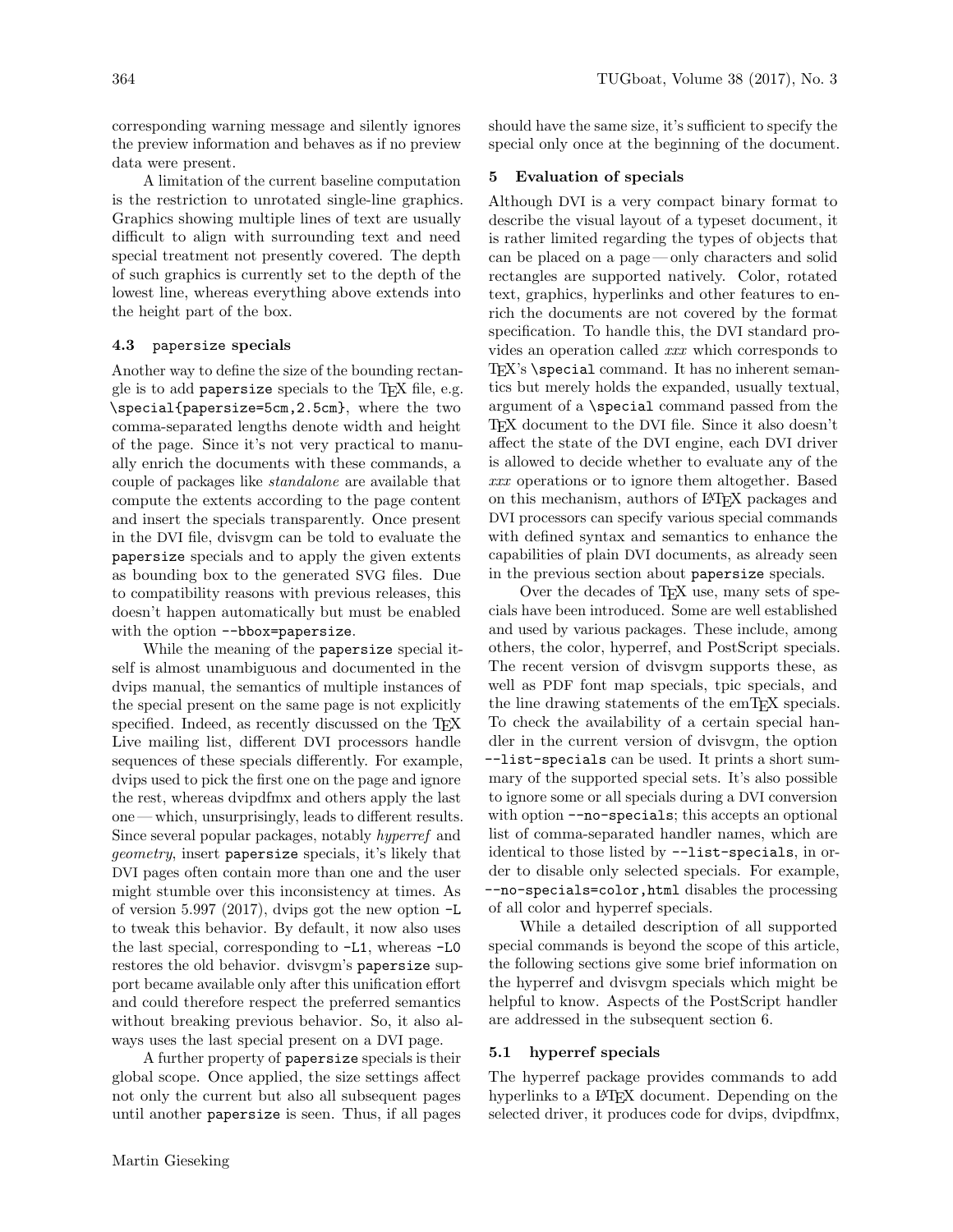| $--$ linkmark= $\langle style \rangle$ | visual result |
|----------------------------------------|---------------|
| $box$ (default)                        | linked text   |
| box:blue                               | linked text   |
| line                                   | linked text   |
| line: #00ff00                          | linked text   |
| yellow                                 | linked text   |
| yellow:violet                          | linked text   |
| none                                   | linked text   |

<span id="page-6-1"></span>Table 2: Examples showing the visual effect of --linkmark on hyperlinked texts.

X<sub>H</sub>T<sub>E</sub>X, or any of the many other supported targets. In order to create hyperlink specials understood by dvisvgm, hyperref must be told to emit "HyperTFX" specials, with the package option hypertex.

By default, a linked area in the SVG file is highlighted by a box drawn around it in the currently selected color. On the request of several users, the option --linkmark was added to allow changing this behavior. It requires an argument determining the style of the marking. While box is the default, argument line underlines the clickable area rather than framing it, and none suppresses any visual highlighting of hyperlinks completely. A dvips color name or hexadecimal RGB value appended to these styles and separated by a colon, assigns a static color to the box or line. Finally, a style argument of the form color1:color2 leads to a box filled with color1 and framed with color2. Table [2](#page-6-1) shows some examples to give an idea of the effect of the style arguments.

### 5.2 dvisvgm specials

Besides the mentioned sets of special commands, dvisvgm also provides some of its own to allow authors of LATEX packages to insert additional SVG fragments into the generated files and to interact with the computation of the bounding box. Their general syntax looks like this:

```
\searrowspecial{dvisvgm:\langle cmd \rangle \langle params \rangle}
```
The cmd denotes the command name and params the corresponding parameters. For the sake of simplicity, only the text after the colon is mentioned when referring to dvisvgm specials herein.

The command raw followed by arbitrary text appends the text to the group element representing the current page. The sibling command rawdef does almost the same but appends the text to the initial defs element present at the beginning of the SVG file. Both specials are allowed to insert any string and thus can contain XML metacharacters, such as angle brackets, e.g.:

raw <circle cx="{?x}" cy="{?y}" r="5"/>.

The macros  $\{?x\}$  and  $\{?x\}$  expand to the x and y coordinate of the current DVI position in the "big point" units  $(72 bp = 1 in)$  required in SVG files. The entire character string is then copied to a literal text node of the SVG tree and not evaluated further. Therefore, it's crucial to ensure that the insertions don't break the validity of the resulting SVG document, especially if multiple raw or rawdef commands are used to assemble complex element structures.

Another aspect to take care of regarding raw insertions is the adaptation of the bounding box. As outlined in section [4,](#page-3-1) dvisvgm computes a tight bounding box for the generated SVG graphics by default. Graphical or textual elements inserted via the raw commands are not taken into account. As a consequence, the bounding box may be too small, so that some parts of the graphic lie outside the viewport. To work around this, dvisvgm offers a special that allows for intervening in the calculation of the bounding rectangle. The command

bbox  $\langle width \rangle$   $\langle height \rangle$ 

updates the bounding box so that a virtual rectangle of the given width and height and located at the current DVI position will be fully enclosed. It's also possible to append an optional depth parameter to the command:

```
bbox \langle width \rangle \langle height \rangle \langle depth \rangle
```
This encloses another rectangle of the same width but with the negative height depth. At present, the dimensions must be given as plain floating point numbers in T<sub>E</sub>X pt units without a unit specifier. In a future release, it will be possible to use the various common length units to ease usage of this command. For example, to update the bounding box for the above raw circle element, the two successive dvisvgm specials bbox 5 5 5 and bbox -5 5 5 can be used.

In addition to these relative bounding box specials, two absolute variants are supported, which are only briefly mentioned here. More details about them can be found on the manual page.

```
bbox abs \langle x_1 \rangle \langle y_1 \rangle \langle x_2 \rangle \langle y_2 \ranglebbox fix \langle x_1 \rangle \langle y_1 \rangle \langle x_2 \rangle \langle y_2 \rangle
```
The first variant encloses a virtual rectangle given by the coordinates  $(x_1, y_1)$  and  $(x_2, y_2)$  of two diagonal corners, whereas the second one sets the final coordinates of the SVG bounding box, which will not be changed or reset afterwards.

## <span id="page-6-0"></span>6 PostScript support

One of the biggest enhancements of the DVI format was certainly the introduction of PostScript specials and their processing by Tomas Rokicki's dvips. Besides placing advanced drawings in TFX documents,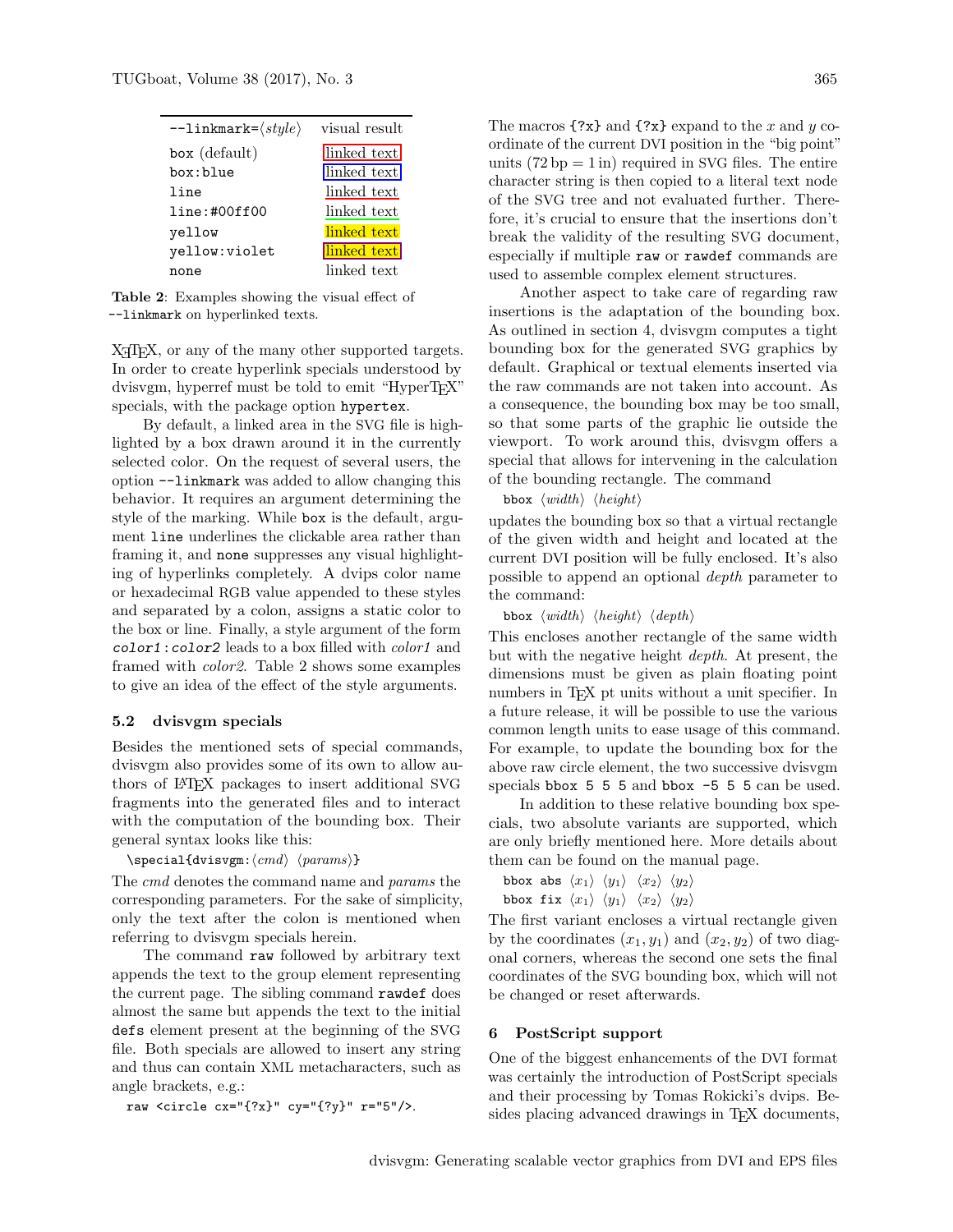it supports injecting code between DVI commands, allowing for the implementation of text transformations, coloring and much more. While dvips can copy the code of the PostScript specials almost literally to the generated files and delegate their processing to the PostScript interpreter, DVI drivers targeting a different output format have to evaluate it somehow.

The implementation of a full-featured PostScript interpreter was certainly out of the scope of dvisvgm. However, I wanted the utility to be able to properly convert as many DVI files as possible, ideally including ones created using PSTricks or TikZ. The most straightforward approach to achieve this was to delegate the complex processing of PostScript code to the free PostScript interpreter Ghostscript and let it emit a reduced set of easily parsable statements that dvisvgm could evaluate. This turned out to work reasonably well, especially as a fair amount of PostScript code can completely be processed by Ghostscript without the need to worry about the involved operations. Only a relatively small set of operators that affect the graphics state must be overridden and forwarded to dvisvgm in order to create appropriate SVG components or to update drawing properties.

In contrast to the other programming libraries dvisvgm relies on and which are directly linked into the binary, the Ghostscript library (libgs) can be tied to dvisvgm in two different ways. Besides disabling PostScript support completely, it's possible to either link to the Ghostscript library directly, or to load it dynamically at runtime. In the first case, PostScript support is always enabled, while in the second one it depends on the accessibility of the Ghostscript library on the user's system. If libgs can't be found or accessed for some reason, dvisvgm prints a warning message and disables the processing of PostScript specials, which of course will likely lead to inaccurate conversion results. To help dvisvgm locate the library, the option  $\neg$ -libgs or environment variable LIBGS can be used, e.g. to specify the absolute path of the correct file. More detailed information on this topic can be found on the FAQ page of the project website.[5](#page-7-0)

Although dvisvgm can properly convert a fair amount of PostScript code, there are still some operators and features it does not support yet. These include all bitmap-related operations as well as linear, radial, and function-based shading fills. Furthermore, text output triggered by PostScript code is always converted to SVG path elements similar to those described in section [3.2.](#page-2-1) The differentiated handling of

fonts including the conversion to WOFF only works in conjunction with DVI font definitions.

### 6.1 Handling clipping path intersections

In order to restrict the area where drawing commands lead to visible results, SVG allows the definition of clipping paths. Every clipping path is defined by a set of closed vector paths consisting of an arbitrary number of straight and curved line segments. The regions enclosed by these paths define the visible area, i.e. after applying a clipping path, only those portions of the subsequently drawn graphics that fall inside the enclosed area are visible, while everything else is discarded. Clipping is a basic functionality of computer graphics and supported by various formats and languages, like PostScript, Asymptote, METAPOST, and TikZ. So why is it mentioned here? Because one variant of defining clipping paths in SVG may lead to unpredictable, flawed visual results due to absent or incomplete support in SVG renderers.

Besides defining the clipping path explicitly, which is nicely supported by almost all renderers I know of, it's also possible to tell the SVG renderer to compute the intersection of two or more paths and restrict the subsequent drawing actions to the resulting area. The following example defines a lensshaped path called *lens* by combining two arcs of 90 degrees. The result is assigned to clipping path *clip1*. The second clipping path *clip2* reuses path *lens* but rotated by 90 degrees clockwise around its center.

```
<clipPath id="clip1">
  <path id="lens" d="
   M 0 0
   A 50 50 0 0 1 50 50
   A 50 50 0 0 1 0 0 Z"/>
</clipPath>
<clipPath id="clip2" clip-path="url(#clip1)">
  <use xlink:href="#lens"
   transform="rotate(90,25,25)"/>
</clipPath>
```
The crucial part of this definition is the clip-path attribute, which restricts the drawing area of clip2 to the interior of  $\text{clip1}$  so that the resulting clipping region leads to a curved square, as shown in figure [3.](#page-8-0)

Graphic elements restricted to clip2, like the following rectangle, are now supposed to be clipped at the border of this square.

```
<rect x="17" y="0" width="16" height="50"
 clip-path="url(#clip2)"/>
```
Unfortunately, this isn't the case with all SVG renderers.[6](#page-7-1) Since successive calls of the PostScript operators clip and eoclip cause consecutive path intersections, which dvisvgm translates to clipPath

<span id="page-7-0"></span><sup>5</sup> <dvisvgm.sf.net/FAQ>

<span id="page-7-1"></span> $6$  Examples can be seen at <dvisvgm.sf.net/Clipping>.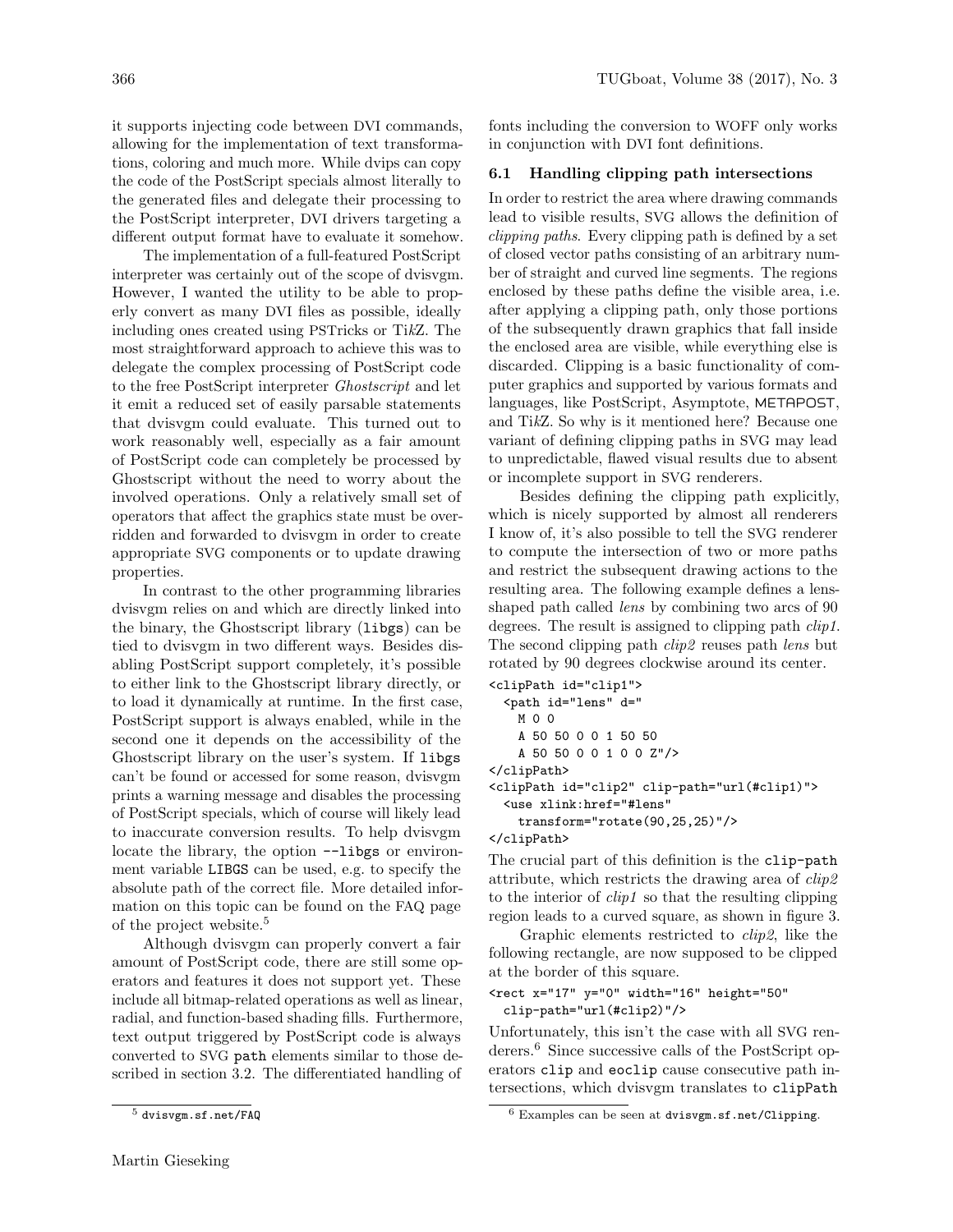

<span id="page-8-0"></span>Figure 3: Intersection of two lens-shaped paths (left), and a rectangle clipped on the resulting area.

elements with clip-path attributes by default, the generated SVG files are not portable either. In order to prevent the creation of these, the --clipjoin option was added some time ago. It tells dvisvgm to compute the path intersections itself with the help of Angus Johnson's great *Clipper* library<sup>[7](#page-8-1)</sup>, which provides an implementation of the Vatti polygon clipping algorithm. For this purpose, dvisvgm approximates all clipping paths by polygons, runs the Vatti algorithm on them to compute the boundaries of the intersection areas, and reconstructs the curved segments of the resulting paths afterwards. In this way, we usually get a compact yet smoothly approximated outline of the final clipping paths. The application of option  $\text{-clipjoin}$  to clipping path  $\text{clip2}$  of the above example leads to the following self-contained path definition composed of four cubic Bézier curve segments:

<clipPath id="clip2"> <path d=" M 43.2 25 C 38.8 32.5 32.5 38.8 25 43.2 C 17.5 38.8 11.2 32.5 6.8 25 C 11.2 17.5 17.5 11.2 25 6.8 C 32.5 11.2 38.8 17.5 43.2 25 Z"/> </clipPath>

### 6.2 Approximation of gradient fills

One of the more powerful and impressive PostScript features is the advanced support of various shading algorithms to fill a region with smooth transitions of colors in several color spaces. These algorithms include Gouraud-shaded triangle meshes, tensor-product patch meshes, and flexible function-based shadings, as well as linear and radial gradients. The current SVG standard 1.1 provides elements to specify gradient fills too but they are limited to the last two mentioned above, and are furthermore somewhat less flexible than the PostScript equivalents. Therefore, it's not possible to map arbitrary gradient definitions present in EPS files or PostScript specials to plain SVG gradient elements. In order to nonethe-



Figure 4: Approximation of tensor product shading using a grid of  $10 \times 10$  and  $30 \times 30$  color segments, respectively.

<span id="page-8-2"></span>less convert a subset of them, dvisvgm approximates color gradients by filling the specified area with small monochromatic segments as shown in figure [4.](#page-8-2)

Each segment gets the average color of the covered area according to the selected gradient type and color space. The maximum number of segments created per column or row can be changed by option --grad-segments. Greater values certainly lead to better approximations, but concurrently increase the computation time, the size of the SVG file, and, perhaps most important, the effort required to render the file. To slightly counteract this drawback, dvisvgm reduces the level of detail if the extent of the segments falls below a certain limit. In case of tensor-product patches, the segments are usually delimited by four cubic Bézier curves and will then be simplified to quadrilaterals. The limit at which this simplification takes place can be set by option --grad-simplify.

An issue that can occur in conjunction with gradient fills is the phenomenon of visible gaps between adjacent segments, even though they should touch seamlessly according to their coordinates. This effect results from the anti-aliasing applied by most SVG renderers in order to produce smooth segment contours which usually takes not only the foreground but also the background color into account. Therefore, the background color becomes visible at the joints of the segments. If desired, the option --grad-overlap can be used to prevent this effect. It tells dvisvgm to create bigger, overlapping segments that extend into the region of their right and bottom neighbors. Since the latter are drawn on top of the overlapping parts, which now cover the former joint lines, the visible size of all segments remains unchanged. In this manner we get visual results similar to those shown in figure [4.](#page-8-2)

<span id="page-8-1"></span><sup>7</sup> <angusj.com/delphi/clipper.php>